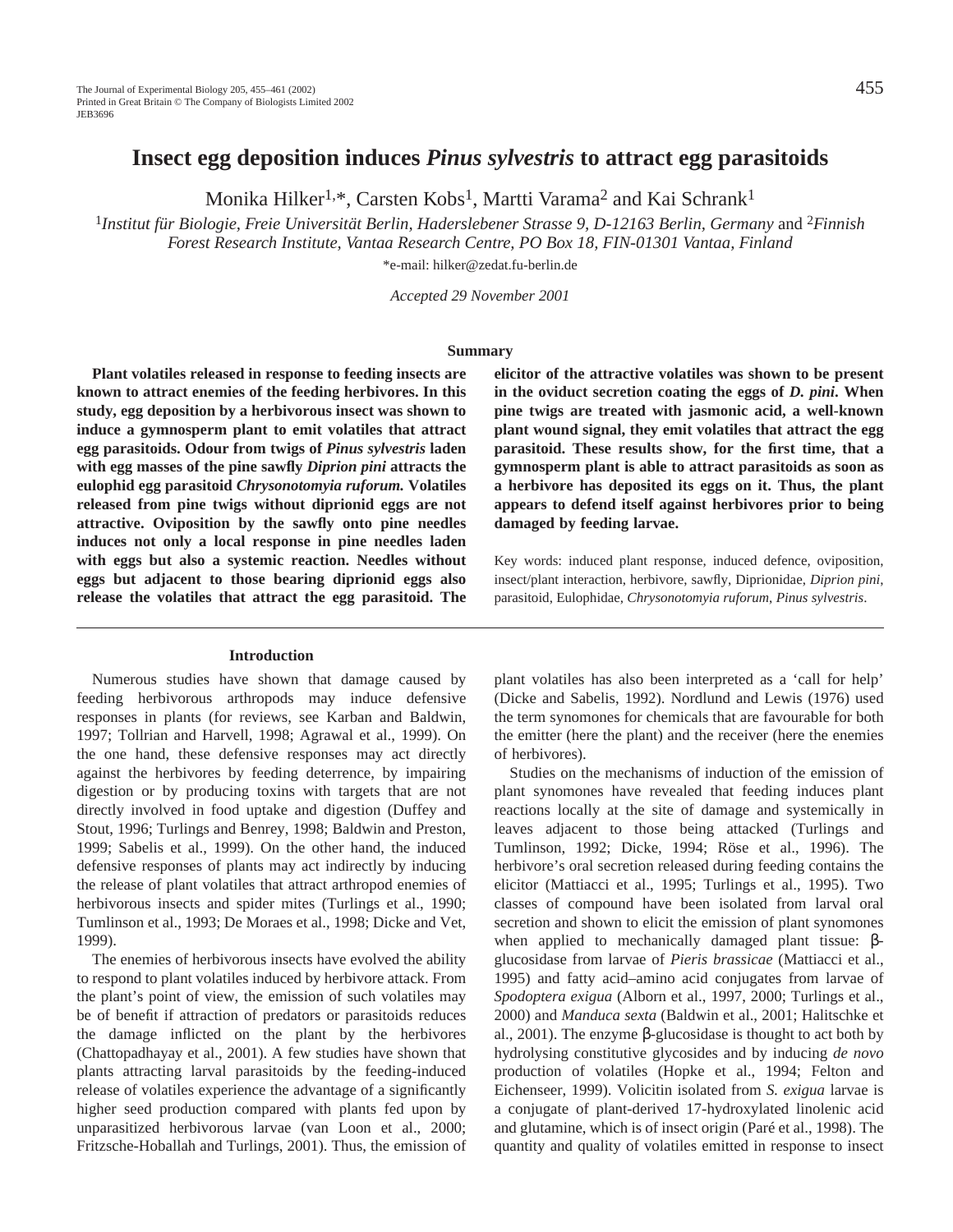feeding have been shown to be specific for the plant and herbivore species and the age of the plant and the herbivore (Takabayashi et al., 1994; Takabayashi and Dicke, 1996; De Moraes et al., 1998).

Jasmonic acid and its precursors are known to act as wound signals in plant responses induced by herbivore feeding (Karban and Baldwin, 1997; Koch et al., 1999) (see also references therein). The herbivore-induced emission of volatiles can be mimicked by the application of jasmonic acid (Boland et al., 1992, 1995; Hopke et al., 1994). However, the pattern of volatiles induced by jasmonic acid is not identical to that induced by feeding (Dicke et al., 1999).

In addition to feeding by herbivorous arthropods, egg deposition may also induce plant responses. In a previous study, we demonstrated that egg deposition by the elm leaf beetle (*Xanthogaleruca luteola*) on elm (*Ulmus minor*) leaves induces the plant to emit volatiles that attract the eulophid egg parasitoid *Oomyzus gallerucae*, which specializes on the eggs of the elm leaf beetle (Meiners and Hilker, 1997, 2000). No further studies have been published that demonstrate the induction of plant synomones by herbivore egg deposition.

The present study investigated whether a gymnosperm is able to respond to oviposition by a herbivorous insect by emitting synomones that attract egg parasitoids. The tritrophic system studied was the pine *Pinus sylvestris*, the diprionid sawfly *Diprion pini* and the eulophid parasitic wasp *Chrysonotomyia ruforum*, which specializes on diprionid eggs (Pschorn-Walcher and Eichhorn, 1973; Eichhorn and Pschorn-Walcher, 1976; Juutinen and Varama, 1986). We investigated this system from the perspective of each of three trophic levels.

(i) From the plant's point of view, we investigated (a) whether the plant responds to the sawfly's egg deposition by emitting volatiles from the site of oviposition (local response), (b) whether plant parts without eggs, but adjacent to those bearing host eggs, also emit synomones (systemic response and proof of induction), and (c) whether jasmonic acid, the wellknown wound signal in feeding-induced plant responses (see above), plays a role in the induction of synomones by egg deposition in pine.

(ii) Further experiments on the mechanism of induction of synomones by oviposition in this system focused on the herbivore's oviposition behaviour and on how the herbivore's oviposition activity induces the plant's response. The sawfly female slits the pine needle tangentially using her sclerotized ovipositor valves prior to egg deposition (see Fig. 1A); we tested whether mechanical damage caused by slitting releases attractive volatiles. The oviduct secretion (see Fig. 1B), which coats the eggs of *D. pini*, and another greenish secretion of meringue-like consistency that covers the egg row within a needle (approximately 10–20 eggs per needle) were studied for the presence of an elicitor of the plant's emission of volatiles in response to egg deposition.

(iii) From the parasitoid's point of view, we wanted to know whether *C. ruforum* is able to respond to volatiles from a pine twig bearing eggs of *D. pini* and, thus, may be able to use them to find a host. Such oviposition-induced plant volatiles

could provide highly reliable chemical information for egg parasitoids to find their host eggs. Host-associated chemicals such as sex pheromones have been considered as reliable cues enabling egg parasitoids to locate their host (Vet and Dicke, 1992; Godfray, 1994; Quicke, 1997; Vinson, 1998). The egg parasitoid *C. ruforum* is known to respond positively to the sex pheromones of the host sawflies *D. pini* and *Neodiprion sertifer* (Hilker et al., 2000). Such host pheromones might attract the egg parasitoid to the (micro)habitat of its host. Orientation in response to oviposition-induced plant volatiles might allow the eggs to be located within the habitat. Most insect parasitoids perform the later steps of host-finding behaviour within a habitat by walking (Vinson, 1984; Waijnberg, 1994). We therefore investigated the response of walking egg parasitoid females of *C. ruforum* to volatiles released from pine twigs bearing host eggs.

# **Materials and methods**

## *Plants*

Twigs of *Pinus sylvestris* L. were detached from 30- to 40-year-old trees in the forests near Berlin several days prior to the experiments. They were kept in tap water at 10 °C, 18 h:6 h L:D and 2000 lx. All tested twigs were approximately 20 cm long and had approximately 160–190 needles, with the exception of the systemically induced twig and its control (see below). After treatment, pine twigs were transferred to an olfactometer (see below) to test the parasitoid's response to pine volatiles.

### *Insects*

The parasitoids *Chrysonotomyia ruforum* (Krausse) and sawflies *Diprion pini* (L.) were collected in the field and kept in the laboratory as described by Hilker et al. (2000) and Bombosch and Ramakers (1976). Only female parasitoids that had had prior contact with sawfly eggs on a pine twig for a period of 24 h were tested. After this exposure period, the parasitoids were kept isolated from host eggs on a pine twig in a Petri dish for a further 24 h. They were then used in bioassays.

## *Olfactometer bioassays – general procedure and data evaluation*

A four-arm olfactometer was used for all bioassays, as described by Vet et al. (1983) and modified by Meiners and Hilker (1997). The air blown into the olfactometer by a pump was cleaned with a charcoal filter and humidified by passage through a glass cylinder filled with water. Before entering the olfactometer, the odourless, humidified air was separated into four flows  $(156 \text{ ml min}^{-1})$ , each of which was directed to one of the four olfactometer fields. The air flowing into the test field of the olfactometer passed through a glass cylinder (250 ml) into which a pine twig had been placed. The cut end of the twig was wrapped in Parafilm to prevent the emission of odour from resin emerging from the cut end. The three control fields were provided with air that had been passed through glass cylinders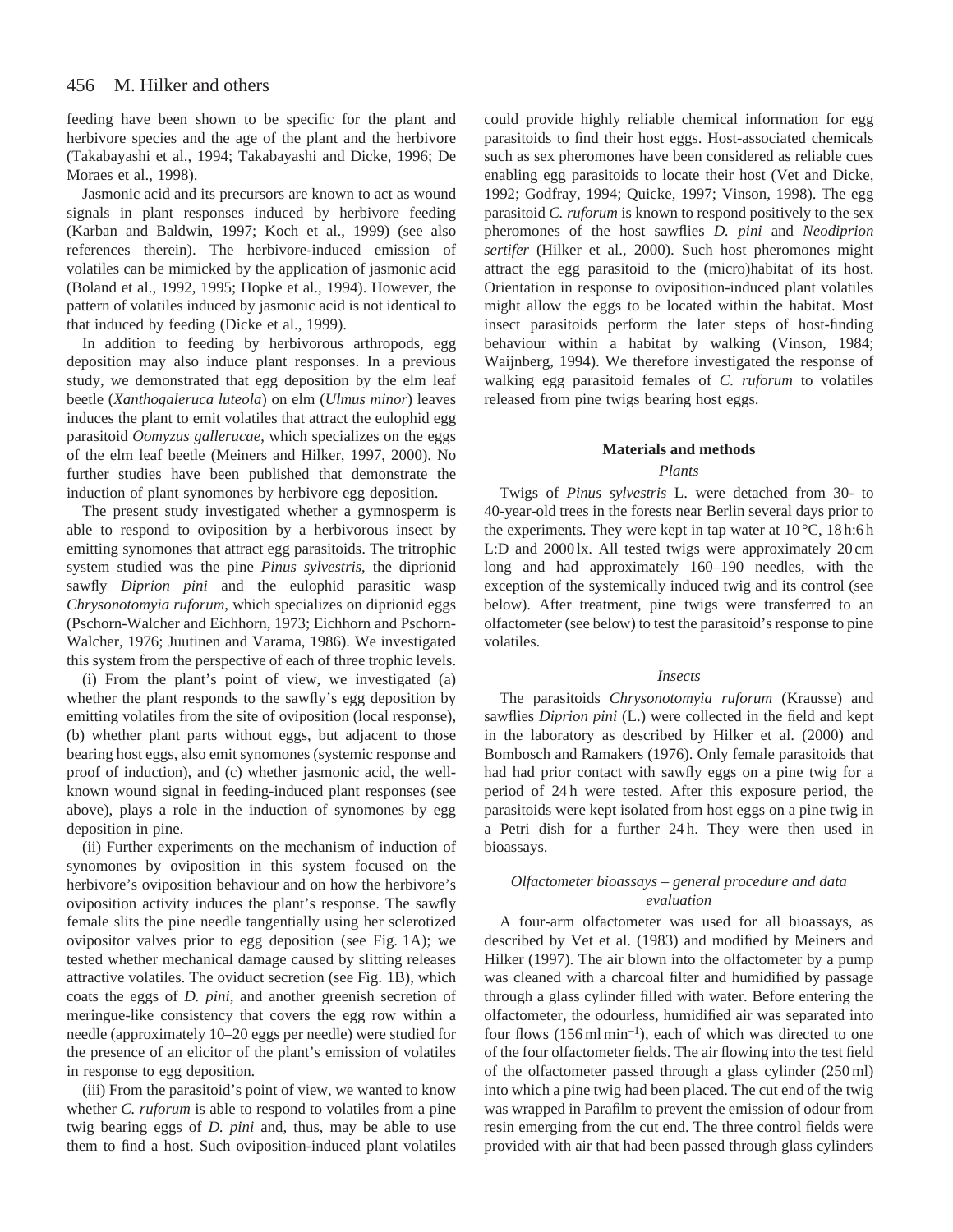containing a piece of Parafilm (the same size as that used to wrap the twigs). The air left the olfactometer through a small opening in the centre of the chamber.

At the start of each bioassay, a female parasitoid was placed into the exposure chamber of the olfactometer. We recorded how long the parasitoid spent walking within each of the four odour fields over a period of 600 s. Data for females that walked for less than 50% of the observation time were discarded. The odour source was changed after 5–9 females had been tested. In total, the responses of 22–30 females to volatiles from each pine twig treatment were tested.

The observations were recorded with help of the Noldus Observer program 3.0 (Wageningen, The Netherlands) (Noldus, 1991). The durations of walking within each of the four fields were compared statistically using the Friedman analysis of variance (ANOVA) and the Wilcoxon–Wilcox test for multiple comparisons (Sachs, 1992). A parasitoid that prefers to walk within the test field may be attracted to and/or arrested there by the test odour. Nevertheless, significantly longer walking periods in the test olfactometer field than in the three control fields is usually interpreted as a response of the actively walking parasitoid to an attractive odour (Vet et al., 1983; Meiners and Hilker, 1997, 2000). Thus, we term an odour 'attractive' when the parasitoid prefers walking in the olfactometer field provided with this odour.

#### *Pine twig treatments*

### *Pine twig with host eggs*

A twig provided with tap water was placed into a small plastic box (20 cm×20 cm×8 cm) covered by a gauze lid. Two female and two male *D. pini* were added. After a treatment period of 72 h at  $25^{\circ}$ C, 18 h:6 h L:D and 2000 lx, the twig carried 8–12 egg masses. To obtain an egg-free pine twig as a control, a twig was kept at the same abiotic conditions, but in the absence of sawflies.

## *Systemically induced pine twig*

For this treatment, a pine twig was exposed to two male and two female *D. pini* as described above. The upper half of the twig was covered with polyethylene terephthalate (PET) foil to prevent egg deposition and adsorption of volatiles released from the lower half of the twig or from the sawflies (Hilker et al., 2000). Two small tubes (diameter 5 mm) were placed into the foil bag. Air that had passed through a charcoal filter was blown into the foil bag by a small pump  $(110 \text{ ml min}^{-1})$  *via* one of these tubes, while the other one served as a port for continuous efflux of air. This procedure ensured the presence of normally ventilated air around the foil-covered part of the twig. After 72 h, the lower half of the twig carried approximately 8–11 egg masses and was cut off. The egg parasitoid's response to the volatiles released from the upper half of the test twig (approximately 10 cm long) was recorded after removal of the foil. As a control, the upper half of a pine twig was covered with PET foil while no sawflies were present in the box and no eggs were present on the lower half of the twig. The PET bag of this control twig was ventilated as described above. Three days after covering the upper half of the twig with foil, this half was cut and tested after removal of the foil as described above.

#### *Slit pine needles*

Eight to 10 needles of a pine twig were slit using a scalpel. The depth and length of the slit mimicked those made by an ovipositing female *D. pini* with her ovipositor valves. Prior to egg deposition, the female usually slits the needle tangentially, thereby wounding the epidermis, the parenchymatous tissue and the endodermis as well as one of the vascular bundles (Fig. 1B). After slitting the needles for this experiment with a scalpel, the twig was kept in tap water for a treatment period of 72 h under the same conditions as described above for the oviposition-induced needles.

#### *Slit pine needles plus covering secretion*

The needles of a pine twig were artificially slit 72 h prior to the experiment, as described above, and treated with the eggcovering secretion of *D. pini*. The abdominal gland producing and storing the covering secretion has been described in detail by Eliescu (1923). We dissected the gland from a gravid female of *D. pini* and applied this secretion to the artificial slits of two pine needles using a dissection needle. In total, 8–10 needles per twig were treated in this way. The treated twig was kept in tap water prior to the bioassay, as described above.

## *Slit pine needles plus oviduct secretion*

Instead of the covering secretion, the secretion from the oviduct of *D. pini* was applied to the artificial slits in the needles. The oviduct secretion was scraped out of the oviduct of a gravid female. Again, the secretion of one female was applied to the slits of two needles.

#### *Treatment of pine twig with jasmonic acid*

Pine twigs were supplied for a period of 72h with an aqueous Tween solution  $(0.05\%)$  containing  $0.3 \mu$ mol ml<sup>-1</sup> racemic jasmonic acid (Sigma, Germany) through the cut stem of the test twig. Volatile plant emissions are known to be inducible without obvious induction of senescence by jasmonic acid at concentrations of  $0.1-2 \mu$  mol ml<sup>-1</sup> (Hopke et al., 1994; Boland et al., 1995; Gols et al., 1999) when supplied in the water taken up by the plant. Control twigs were supplied with the aqueous Tween solution only.

#### **Results**

The egg parasitoid *C. ruforum* was attracted by volatiles emitted from pine needles laden with eggs of the sawfly *D. pini*. In contrast, odour from a twig without host eggs was not attractive (Fig. 2A,B). The attractiveness of a pine twig bearing eggs of *D. pini* was not restricted to needles laden with eggs. Pine needles without eggs but adjacent to those laden with eggs also emitted the volatiles that attract the egg parasitoid (Fig. 2C). This result clearly indicates systemic induction of pine synomones in response to egg deposition by *D. pini*. Since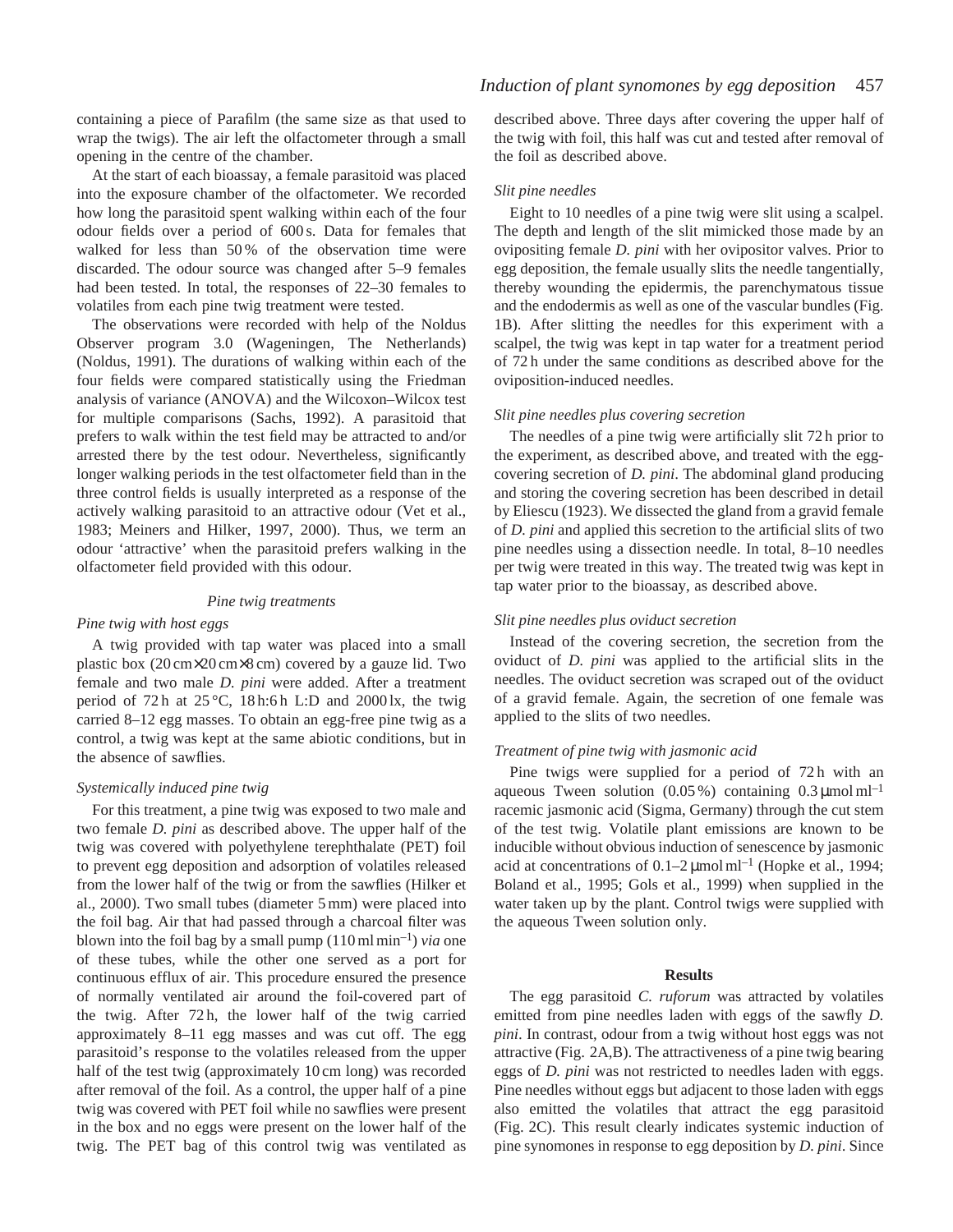#### 458 M. Hilker and others



Fig. 1. (A) A female *Diprion pini* laying eggs on a pine needle. Eggs are laid sequentially in a row (mass) of approximately 10–20 eggs and are covered by a greenish secretion. (B) Cross section through a needle of *Pinus sylvestris* bearing an egg deposition of the sawfly *D. pini*. The ovipositing female slits the needle with her ovipositor valves starting at the epidermis (E) of one edge of the needle (arrow) and then cutting the parenchyma (Pa), the endodermis (En), the transfusion tissue (Tr) and one of the vascular bundles (V). After removal of the plant tissue, an egg is placed inside the needle. Ch, egg chorion with oviduct secretion; Y, egg yolk. Finally, the eggs are covered by a secretion (C) from an abdominal gland. Staining with Astrablau (Aldrich, Germany) and Safranin T (Fluka, Germany). Light micrograph. Scale bar, 0.43 mm.

the systemically induced pine twig had been wrapped in PET foil, a control experiment was conducted to determine whether wrapping in foil had any effect: no such effect was found (Fig. 2D).

The remaining experiments were intended to elucidate the mechanism of the inductive process. Artificial slitting of pine needles mimicking that performed by a female *D. pini* when inserting her eggs did not result in the release of attractive volatiles (Fig. 3A). The bioassay for the effect of the eggcovering secretion in synomone induction revealed that artificially slit pine needles with covering secretion applied to the slits did not emit volatiles attractive to the egg parasitoid (Fig. 3B). However, the egg parasitoids were attracted to volatiles released from small pine twigs with slit needles into which oviduct secretion had been applied (Fig. 3C). These results indicate that the oviduct secretion coating the eggs of *D. pini* contains an elicitor that induces the emission of synomones from pine needles.

Treatment of pine twigs with jasmonic acid revealed that a concentration of  $0.3 \mu$ mol ml<sup>-1</sup> in aqueous Tween solution mediates the release of volatiles that attract the egg parasitoid (Fig. 4A). The control pine twig supplied with Tween solution only did not attract the parasitoids (Fig. 4B).

#### **Discussion**

Our findings show that egg deposition by the sawfly *D. pini* induces the pine locally and systemically to emit volatiles that attract the egg parasitoid *C. ruforum.* These results parallel the findings in another tritrophic system studied by us. The elm responds systemically to egg deposition by a herbivorous insect, the elm leaf beetle, and emits volatiles that attract an egg parasitoid of the elm leaf beetle (Meiners and Hilker, 1997, 2000). The mechanisms of induction are similar in elm and pine. The oviduct secretion of both the elm leaf beetle and the pine sawfly elicit the emission of plant volatiles. Mechanical



Fig. 2. Induction of plant synomones by egg deposition. Responses of egg parasitoid female *Chrysonotomyia ruforum* to volatiles from differently treated (A–D) twigs of *Pinus sylvestris* offered in a test field (T) consisting of a four-arm olfactometer with three control fields supplied with clean air (1, 2 and 3). Mean values for the time the parasitoid females spent walking in the test and control fields are given over an observation period of 600 s. Values are means + S.D. The dashed line is the mean time if the duration of walking had been equal in the test and control fields. \*\*\* indicates a significant (*P*<0.001) and NS a non-significant (*P*>0.05) difference evaluated by a Friedman ANOVA. Different letters indicate significant (*P*<0.05) differences evaluated by the Wilcoxon–Wilcox test.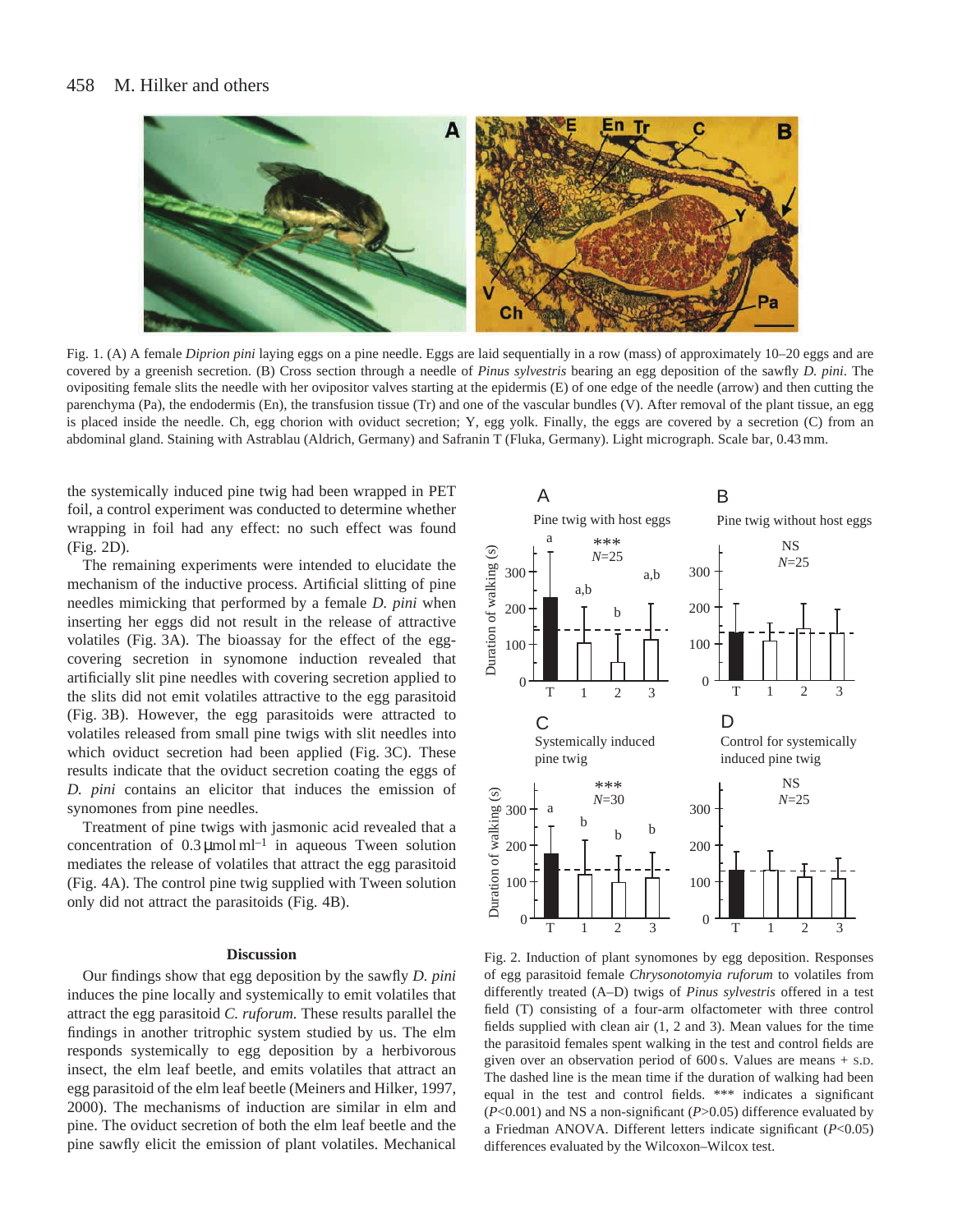

Fig. 3. Mechanism of synomone induction. Responses of egg parasitoid female *Chrysonotomyia ruforum* to volatiles released from differently treated (A–C) twigs of *Pinus sylvestris* offered in a test field (T) consisting of a four-arm olfactometer with three control fields supplied with clean air (1, 2 and 3). Mean values for the time the parasitoid females spent walking in the test and control fields are given over an observation period of 600 s. Values are means + S.D. The dashed line is the mean time if the duration of walking had been equal in the test and control fields. \*\*\* indicates a significant (*P*<0.001) and NS a non-significant (*P*>0.05) difference evaluated by a Friedman ANOVA. Different letters indicate significant (*P*<0.05) differences evaluated by the Wilcoxon–Wilcox test.

wounding of elm leaves does not induce the release of these attractive volatiles, as we have shown here for pine needles.

The application of jasmonic acid to both elm leaves and pine needles mediates the release of synomones that attract their respective egg parasitoids (Meiners and Hilker, 2000). This result indicates that jasmonic acid may be involved in the plant signalling process elicited by egg deposition. Jasmonic acid has been identified in numerous angiosperms and gymnosperms (Sembdner and Parthier, 1993). We do not know whether endogenous levels of jasmonic acid increase after egg deposition, as has been shown for other mechanically and feeding-damaged plants (Karban and Baldwin, 1997; Staswick and Lehman, 1999).

Oviduct secretion was shown to elicit the release of pine synomones when applied to slit pine needles. This is similar to the effect of the oral secretion of herbivorous larvae in the induction of plant responses to damage. When artificially damaged leaves are treated with oral secretion, they release synomones that attract larval parasitoids (Turlings et al., 1990).



Fig. 4. Role of jasmonic acid in synomone induction. Responses of egg parasitoid female *Chrysonotomyia ruforum* to volatiles released from a twig of *Pinus sylvestris* treated with (A) an aqueous Tween solution of jasmonic acid and (B) an aqueous Tween solution only as a control. Volatiles from the twigs were offered in a test field (T) consisting of a four-arm olfactometer with three control fields supplied with clean air (1, 2 and 3). Mean values for the time the parasitoid females spent walking in the test and control fields are given over an observation period of 600 s. Values are means + S.D. The dashed line is the mean time if the duration of walking had been equal in test and control fields. \*\* indicates a significant (*P*<0.01) and NS a non-significant (*P*>0.05) difference evaluated by a Friedman ANOVA. Different letters indicate significant (*P*<0.05) differences evaluated by the Wilcoxon–Wilcox test.

Not only does the oral secretion elicit the release of synomones when applied directly onto wounded leaves, but emission of synomones was also observed when the cut stem of a plant with undamaged leaves was placed into water containing the oral secretion (Turlings et al., 1993). Wounding of the leaves prior to oviposition has also been observed in the elm leaf beetle (Meiners and Hilker, 2000). In contrast to the pine sawfly, the elm leaf beetle does not use its ovipositor valves to slit the leaf, but uses its mouthparts to remove the epidermis of elm leaves prior to oviposition. The transfer of elm leaf beetle eggs contaminated with oviduct secretion to undamaged elm leaves did not induce the emission of synomones attractive to the egg parasitoid (Meiners and Hilker, 2000). The role of the slitting process in the induction of pine synomones by egg deposition by *D. pini* needs further examination. The identification of the elicitor in the oviduct secretion of both the pine sawfly *D. pini* and the elm leaf beetle and the elucidation of its mode of action will be the subject of future studies.

The identity of the pine volatiles induced by egg deposition by the sawfly is currently under investigation. Induction of terpenoid synthesis in woody tissue of conifers is known to be triggered by the feeding activity of herbivores such as bark beetles (Gershenzon and Croteau, 1991). In conifer needles, the induction of monoterpene synthesis by herbivory was documented for the first time by Litvak and Monson (1998). Chemical analyses of oviposition-induced elm leaves revealed a very complex change in the pattern of volatiles. When comparing the headspace of egg-bearing elm leaves and those without eggs, the oviposition-induced leaves changed their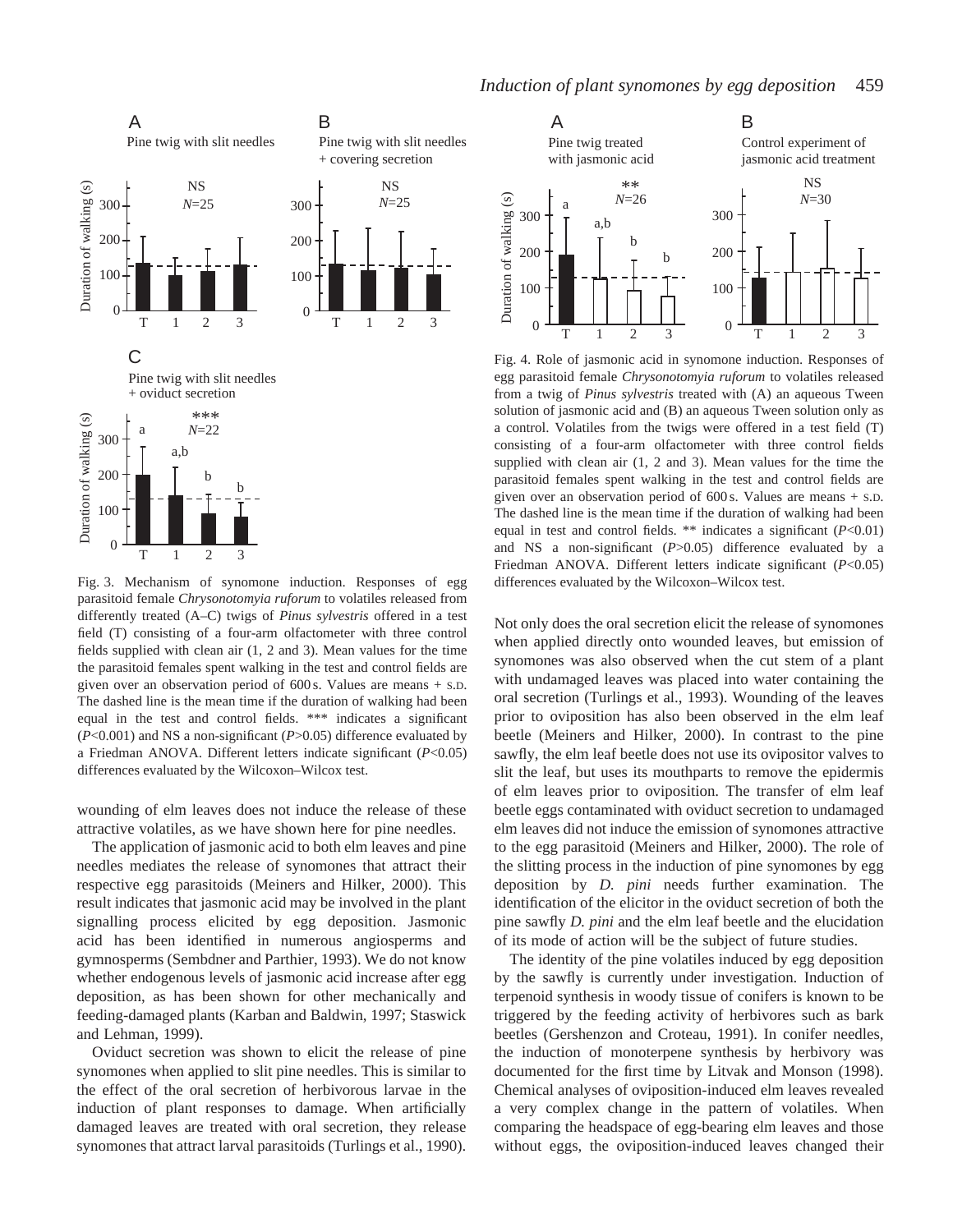#### 460 M. Hilker and others

pattern of emitted volatiles both qualitatively, by emitting components exclusively present in the headspace of induced plants, and quantitatively, by changing the relative amounts of specific volatiles and, therefore, their ratios within the blend (Wegener et al., 2001).

From the results presented here and previous studies (Meiners and Hilker, 1997, 2000), we can conclude that the induction of plant synomones by egg deposition by a herbivorous insect occurs in both angiosperms and gymnosperms. This production of synomones in response to egg deposition may be considered as a preventive plant defence strategy that acts prior to (further) damage by feeding of herbivorous larvae. However, no studies have examined whether the ability of a plant to respond to insect egg deposition by releasing synomones benefits the plants. Only perennials have been shown to produce oviposition-induced synomones. However, we expect annual plants also to show this ability. These short-living plants may benefit even more from the release of oviposition-induced synomones to prevent feeding damage by larvae because of the limited period in which they can compensate for loss of fitness caused by feeding damage.

We thank Antje Konietzny and Ute Braun for rearing the insects. We are also very grateful to Florence Pasquier (Institut National de la Recherche Agronomique, INRA, Olivet, France) for collecting parasitized diprionid eggs. Christel Walter (Forstliche Versuchsanstalt Eberswalde, Germany) kindly provided pupae of *D. pini.* Many thanks are due to Cornelia Dippel for organizing the collection of parasitized diprionid eggs and the pupae. Sandra Leverenz took the photographs (Fig. 1A,B). We thank the anonymous reviewers and Joachim Ruther, FU Berlin, for their helpful suggestions on earlier versions of this manuscript. The study was financially supported by the Deutsche Forschungsgemeinschaft (Hi 416/6-1,2 and Hi 416/11-1).

#### **References**

- **Agrawal, A. A., Tuzun, S. and Bent, E.** (1999). *Induced Plant Defenses against Pathogens and Herbivores. Biochemistry, Ecology and Agriculture.* St. Paul: APS Press. 390pp.
- **Alborn, H. T., Jones, T. H., Stenhagen, G. S. and Tumlinson, J. H.** (2000). Identification and synthesis of volicitin and related components from beet armyworm oral secretions. *J. Chem. Ecol*. **26**, 203–220.
- **Alborn, H. T., Turlings, T. C. J., Jones, T. H., Stenhagen, G., Loughrin, J. H. and Tumlinson, J. H.** (1997). An elicitor of plant volatiles from beet armyworm oral secretion. *Science* **276**, 945–949.
- **Baldwin, I. T., Halitschke, R., Kessler, A. and Schittko, U.** (2001). Merging molecular and ecological approaches in plant–insect interactions. *Curr. Opin. Plant Biol.* **4**, 351–358.
- **Baldwin, I. T. and Preston, C. A.** (1999). The eco-physiological complexity of plant responses to insect herbivores. *Planta* **208**, 137–145.
- **Boland, W., Feng, Z., Donath, J. and Gabler, A.** (1992). Are cyclic C11 and C16 homoterpenes plant volatiles indicating herbivory? C16 homoterpenes plant volatiles indicating herbivory? *Naturwissenschaften* **79**, 368–371.
- **Boland, W., Hopke, J., Donath, J., Nüske, J. and Bublitz, F.** (1995). Jasmonic acid and coronatin induce odor production in plants. *Angew. Chem.* **34**, 1600–1602.
- **Bombosch, S. and Ramakers, P. M. J.** (1976). Zur Dauerzucht von *Gilpinia hercyniae* Htg. *Z. Pflanzenkrankh. Pflanzenschutz* **83**, 40–44.

**Chattopadhayay, J., Sarkar, R., Fritzsche-Hoballah, M. E., Turlings, T.**

**C. J. and Bersier, L.-F.** (2001). Parasitoids may determine plant fitness – a mathematical model based on experimental data. *J. Theor. Biol.* **212**, 295–302.

- **De Moraes, C. M., Lewis, W. J., Paré, P. W., Alborn, H. T. and Tumlinson, J. H.** (1998). Herbivore-infested plants selectively attract parasitoids. *Nature* **393**, 570–573.
- **Dicke, M.** (1994). Local and systemic production of volatile herbivoreinduced terpenoids: Their role in plant–carnivore mutualism. *J. Plant Physiol.* **143**, 465–472.
- **Dicke, M., Gols, R., Ludeking, D. and Posthumus, M. A.** (1999). Jasmonic acid and herbivory differentially induce carnivore-attracting plant volatiles in lima bean plants. *J. Chem. Ecol.* **25**, 1907–1922.
- **Dicke, M. and Sabelis, M.** (1992). Costs and benefits of chemical information conveyance. In *Insect Chemical Ecology. An Evolutionary Approach* (ed. B. D. Roitberg and M. B. Isman), pp. 122–155. New York: Chapman & Hall.
- **Dicke, M. and Vet, L. E. M.** (1999). Plant–carnivore interactions: evolutionary and ecological consequences for plant, herbivore and carnivore. In *Herbivores between Plants and Predators* (ed. H. Olff, V. K. Brown and R. H. Drent), pp. 483–520. Oxford: Blackwell Science.
- **Duffey, S. S. and Stout, M. J.** (1996). Antinutritive and toxic components of plant defense against insects. *Arch. Insect Biochem. Physiol* **32**, 3–37.
- **Eichhorn, O. and Pschorn-Walcher, H.** (1976). Studies on the biology and ecology of the egg parasites (Hym.: Chalcidoidea) of the pine sawfly *Diprion pini* (L.) (Hym.: Diprionidae) in Central Europe. *Z. Angew. Entomol.* **80**, 355–381.
- **Eliescu, G.** (1923). Beiträge zur Kenntnis der Morphologie, Anatomie und Biologie von *Lophyrus pini*. *Z. Ang. Entomol.* **19**, 22–106.
- **Felton, G. W. and Eichenseer, H.** (1999). Herbivore saliva and its effects on plant defense against herbivores and pathogens. In *Induced Plant Defenses against Pathogens and Herbivores. Biochemistry, Ecology and Agriculture* (ed. A. A. Agrawal, S. Tuzun and E. Bent), pp. 19–36. St. Paul: APS Press.
- **Fritzsche-Hoballah, M. E. and Turlings, T. C. J.** (2001). Experimental evidence that plants under attack may benefit from attracting parasitoids. *Evol. Ecol. Res.* **3**, 553–565.
- **Gershenzon, J. and Croteau, R.** (1991). Terpenoids. In *Herbivores. Their Interactions with Plant Secondary Metabolites* (ed. G. Rosenthal and M. Berenbaum), pp. 165–219. San Diego: Academic Press.
- **Godfray, H. C. J.** (1994). *Parasitoids. Behavioral and Evolutionary Ecology.* Princeton, NJ: Princeton University Press. 473pp.
- **Gols, R., Posthumus, M. A. and Dicke, M.** (1999). Jasmonic acid induces the production of gerbera volatiles that attract the biological control agent *Phytoseiulus persimilis. Entomol. Exp. Appl.* **93**, 77–86.
- **Halitschke, R., Schittko, U., Pohnert, G., Boland, W. and Baldwin, I. T.** (2001). Molecular interactions between the specialist herbivore *Manduca sexta* (Lepidoptera, Sphingidae) and its natural host *Nicotiana attenuata*. III. Fatty acid–amino acid conjugates in herbivore oral secretions are necessary and sufficient for herbivore-specific responses. *Plant Physiol.* **125**, 711–717.
- **Hilker, M., Bläske, V., Kobs, C. and Dippel, C.** (2000). Kairomonal effects of sawfly sex pheromones on egg parasitoids. *J. Chem. Ecol.* **26**, 2591–2601.
- **Hopke, J., Donath, S., Blechert, S. and Boland, W.** (1994). Herbivoreinduced volatiles: the emission of acyclic homoterpenes from leaves of *Phaseolus lunatus* and *Zea mays* can be triggered by a β-glucosidase and jasmonic acid. *FEBS Lett.* **352**, 146–150.
- **Juutinen, P. and Varama, M.** (1986). Ruskean mäntypistiäisen (*Neodiprion sertifer*) esiintyminen Suomessa vuosina 1966–83. Englisch summary: Occurrence of the European pine sawfly (*Neodiprion sertifer*) in Finland during 1966–83. *Folia Forestalia* **662**, 1–39.
- **Karban, R. and Baldwin, I. T.** (1997). *Induced Responses to Herbivory.* Chicago: Chicago University Press. 319pp.
- **Koch, T., Krumm, T., Jung, V., Engelberth, J. and Boland, W.** (1999). Differential induction of plant volatile biosynthesis in the lima bean by early and late intermediates of the octadecanoid-signalling pathway. *Plant Physiol.* **121**, 153–162.
- **Litvak, M. E. and Monson, R. K.** (1998). Patterns of induced and constitutive monoterpene production in conifer needles in relation to insect herbivory. *Oecologia* **114**, 531–540.
- **Mattiacci, L., Dicke, M. and Posthumus, M. A.** (1995). β-Glucosidase: An elicitor of herbivore induced plant odor that attracts host-searching parasitic wasps. *Proc. Natl. Acad. Sci. USA* **92**, 2036–2040.
- **Meiners, T. and Hilker, M.** (1997). Host location in *Oomyzus gallerucae* (Hymenoptera: Eulophidae), an egg parasitoid of the elm leaf beetle